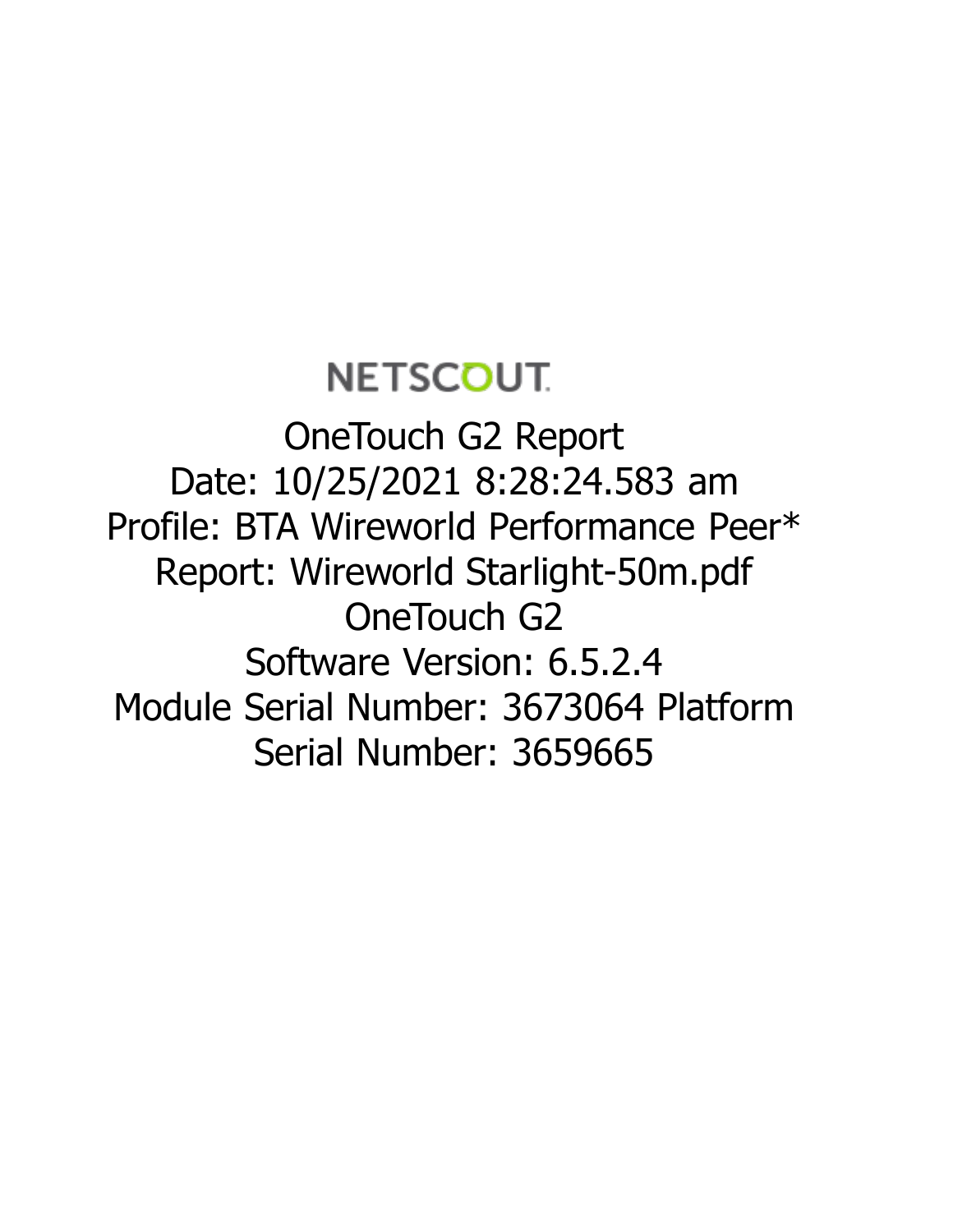### 1G Wired Performance: Passed

#### **SETUP**

| Name                   | 192.168.1.2     |
|------------------------|-----------------|
| Target                 | 192.168.1.2     |
| Type                   | Peer            |
| Target Upstream Rate   | 1.00 Gbps       |
| Target Downstream Rate | 1.00 Gbps       |
| Duration               | 10 <sub>s</sub> |
| <b>Frame Size</b>      | RFC 2544 Sweep  |
| <b>DSCP</b>            | $\bf{0}$        |
| Port                   | 3842            |
| Loss Limit             | 1.00%           |

#### **RESULTS**

| 64 Bytes           | Upstream          | Downstream        |
|--------------------|-------------------|-------------------|
| Target Rate (bps)  | 1.00 <sub>G</sub> | 1.00 <sub>G</sub> |
| Throughput (bps)   | 996.93 M          | 997.66 M          |
| <b>Frames Sent</b> | 14.84 M           | 14.85 M           |
| Frames Recvd       | 14.84 M           | 14.85 M           |
| <b>Frames Lost</b> | $\pmb{0}$         | $\mathbf 0$       |
| Latency            | $<$ 1 ms          | $<$ 1 ms          |
| <b>Jitter</b>      | $<$ 1 us          | $<$ 1 us          |

| 128 Bytes         | Upstream          | Downstream        |
|-------------------|-------------------|-------------------|
| Target Rate (bps) | 1.00 <sub>G</sub> | 1.00 <sub>G</sub> |
| Throughput (bps)  |                   |                   |
|                   | 997.09 M          | 997.71 M          |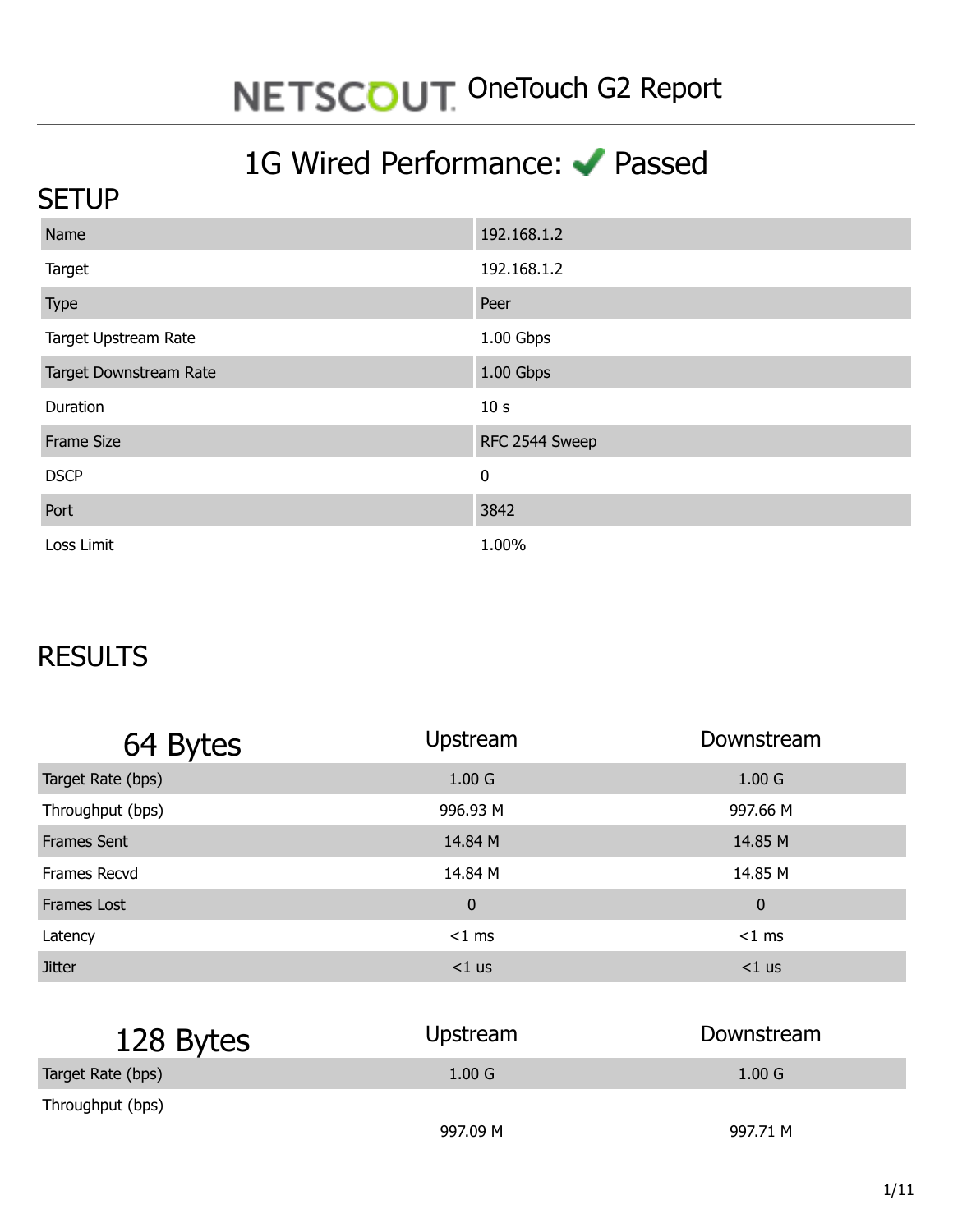| <b>Frames Sent</b> | 8.42 M       | 8.43 M   |
|--------------------|--------------|----------|
| Frames Recvd       | 8.42 M       | 8.43 M   |
| Frames Lost        | $\mathbf{0}$ | 0        |
| Latency            | $<$ 1 ms     | $<$ 1 ms |
| <b>Jitter</b>      | $<$ 1 us     | $<$ 1 us |

| 256 Bytes          | Upstream          | Downstream        |
|--------------------|-------------------|-------------------|
| Target Rate (bps)  | 1.00 <sub>G</sub> | 1.00 <sub>G</sub> |
| Throughput (bps)   | 997.10 M          | 997.94 M          |
| <b>Frames Sent</b> | 4.52 M            | 4.52 M            |
| Frames Recvd       | 4.52 M            | 4.52 M            |
| <b>Frames Lost</b> | 0                 | $\mathbf 0$       |
| Latency            | $<$ 1 ms          | $<$ 1 ms          |
| <b>Jitter</b>      | $<$ 1 us          | $<$ 1 us          |

| 512 Bytes          | Upstream          | Downstream        |  |
|--------------------|-------------------|-------------------|--|
| Target Rate (bps)  | 1.00 <sub>G</sub> | 1.00 <sub>G</sub> |  |
| Throughput (bps)   | 998.60 M          | 997.79 M          |  |
| <b>Frames Sent</b> | 2.35 M            | 2.34 M            |  |
| Frames Recvd       | 2.35 M            | 2.34 M            |  |
| Frames Lost        | $\pmb{0}$         | $\mathbf 0$       |  |
| Latency            | $<$ 1 ms          | $<$ 1 ms          |  |
| <b>Jitter</b>      | $<$ 1 us          | $<$ 1 us          |  |

| 1024 Bytes         | <b>Upstream</b>   | Downstream        |  |
|--------------------|-------------------|-------------------|--|
| Target Rate (bps)  | 1.00 <sub>G</sub> | 1.00 <sub>G</sub> |  |
| Throughput (bps)   | 997.28 M          | 997.93 M          |  |
| <b>Frames Sent</b> | 1.19 M            | 1.19 M            |  |
| Frames Recvd       | 1.19M             | 1.19 M            |  |
| <b>Frames Lost</b> |                   |                   |  |
|                    | 0                 | $\mathbf{0}$      |  |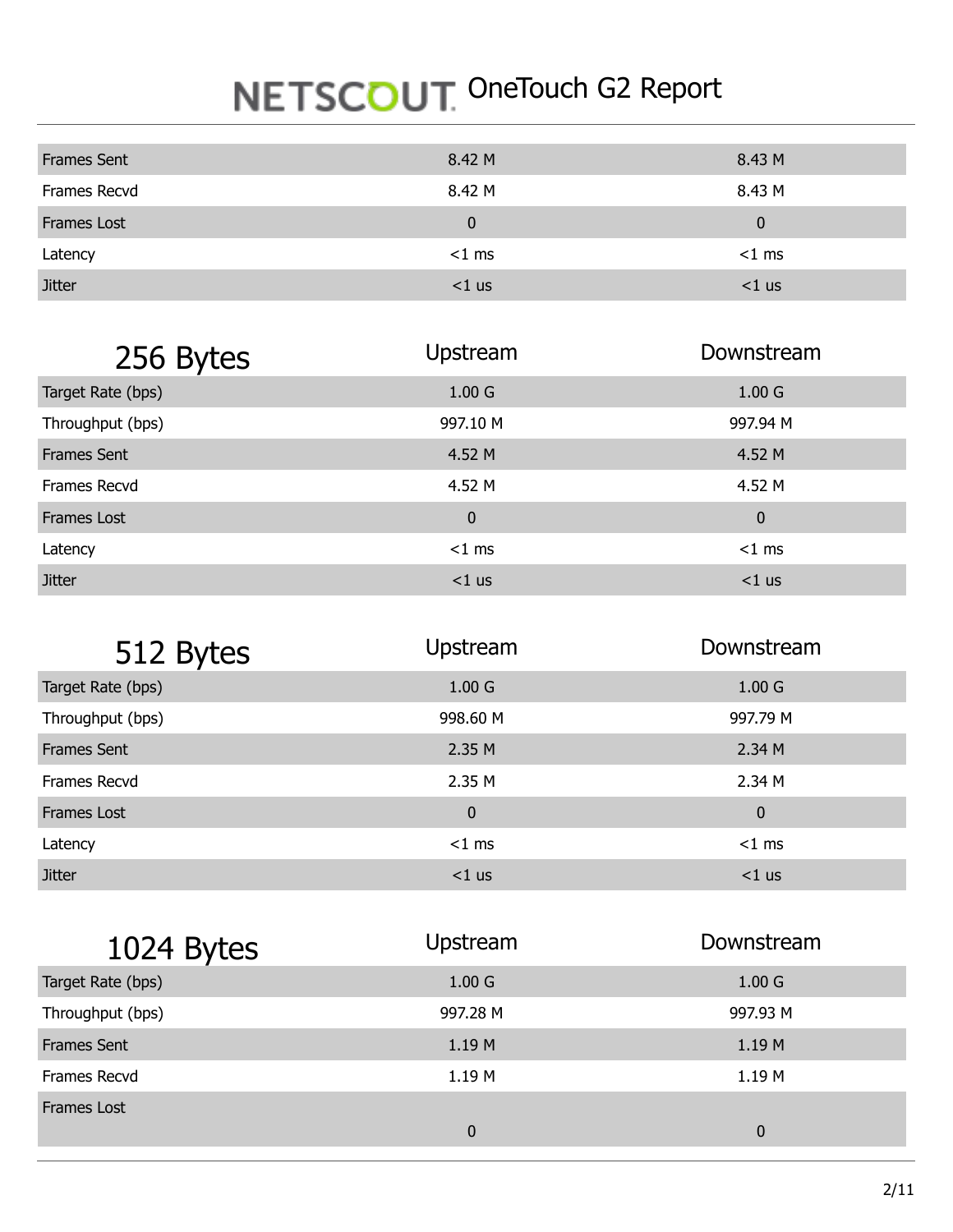| Latency       | <1 ms | :1 ms |
|---------------|-------|-------|
| <b>Jitter</b> | ∶1 us | ∶1 us |

| 1280 Bytes         | Upstream          | Downstream        |  |
|--------------------|-------------------|-------------------|--|
| Target Rate (bps)  | 1.00 <sub>G</sub> | 1.00 <sub>G</sub> |  |
| Throughput (bps)   | 997.64 M          | 998.11 M          |  |
| <b>Frames Sent</b> | 959.27 K          | 959.72 K          |  |
| Frames Recvd       | 959.27 K          | 959.72 K          |  |
| Frames Lost        | $\mathbf 0$       | $\mathbf 0$       |  |
| Latency            | $<$ 1 ms          | $<$ 1 ms          |  |
| <b>Jitter</b>      | $<$ 1 us          | $<$ 1 us          |  |

| 1518 Bytes         | Upstream          | Downstream        |
|--------------------|-------------------|-------------------|
| Target Rate (bps)  | 1.00 <sub>G</sub> | 1.00 <sub>G</sub> |
| Throughput (bps)   | 998.20 M          | 998.04 M          |
| <b>Frames Sent</b> | 811.28 K          | 811.15 K          |
| Frames Recvd       | 811.28 K          | 811.15 K          |
| <b>Frames Lost</b> | $\pmb{0}$         | $\mathbf 0$       |
| Latency            | $<$ 1 ms          | $<$ 1 ms          |
| <b>Jitter</b>      | $<$ 1 us          | $<$ 1 us          |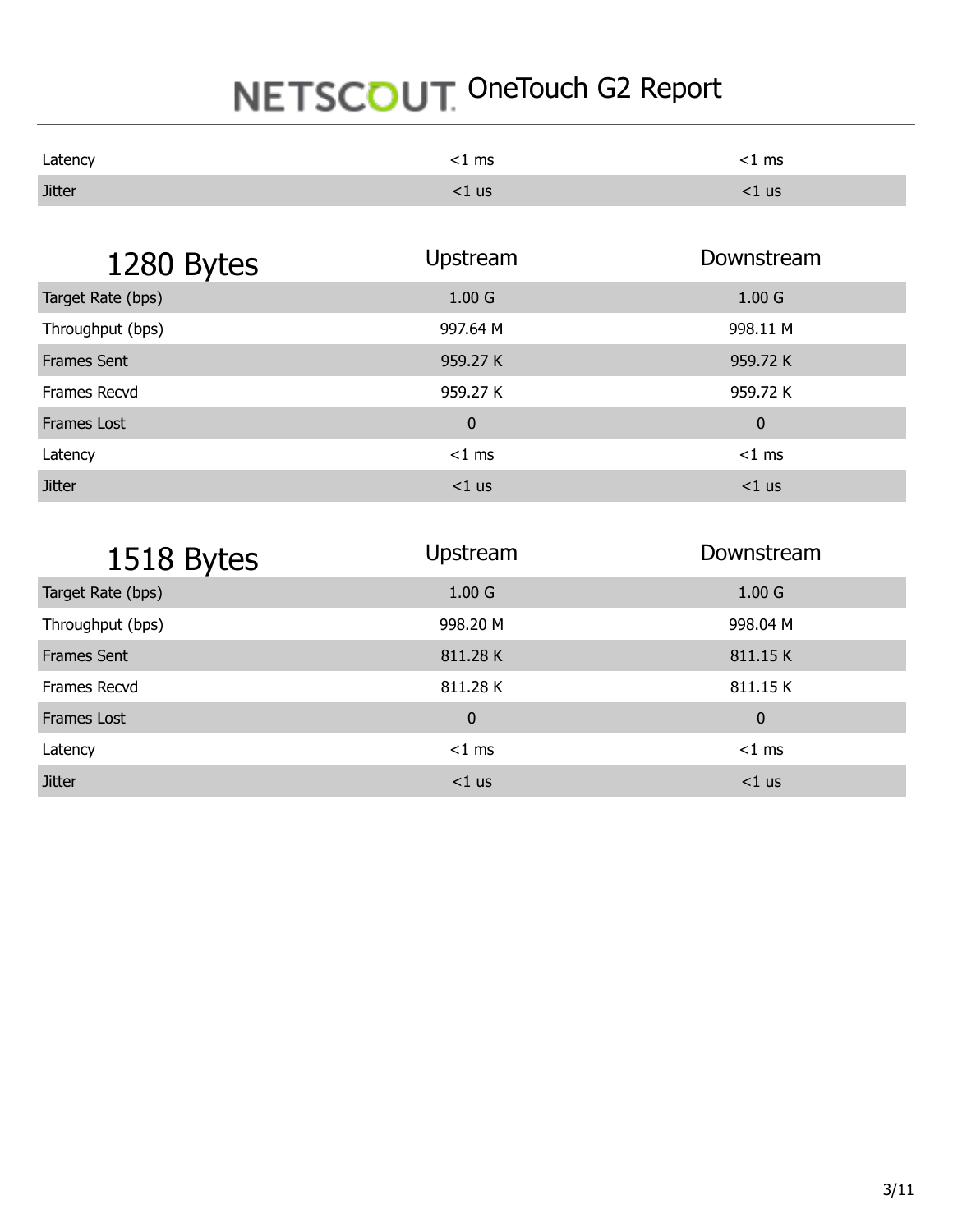#### 192.168.1.2

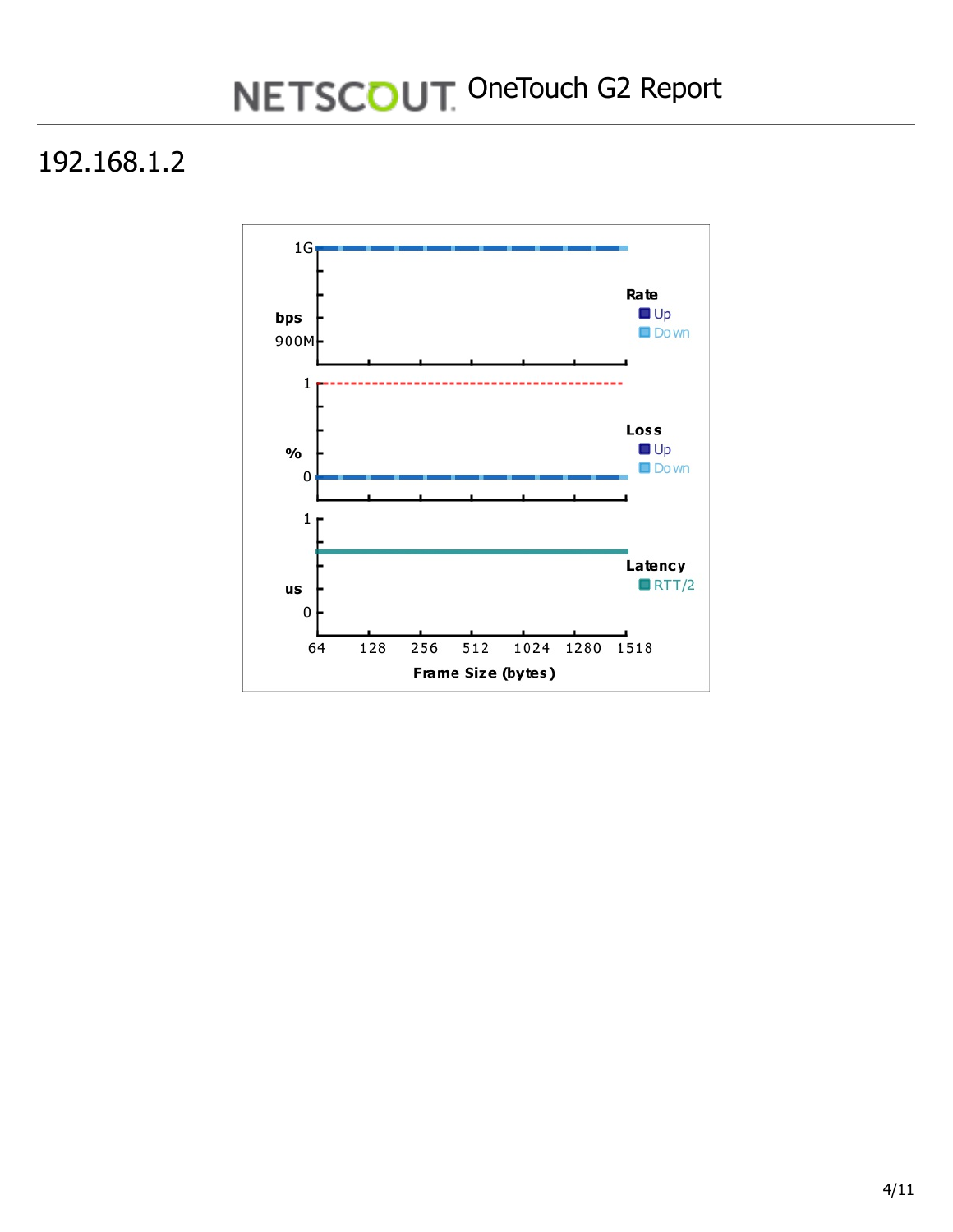### Wired Analysis - Summary

| <b>Hosts</b>          |  |
|-----------------------|--|
| <b>Access Devices</b> |  |
| Servers               |  |
| All Devices           |  |

#### Host Device Summary

#### Host Devices: 1

| <b>Name</b>     | <b>Type</b>   | <b>IP Address</b> | <b>Mfgr</b>   | <b>MAC</b>    |
|-----------------|---------------|-------------------|---------------|---------------|
| 192.168.001.002 | NETSCOUT Tool | 192.168.1.2       | <b>NetSct</b> | 00c017-c24b19 |

#### Access Device Summary

#### Access Devices: 0

| <b>Name</b> | <b>Type</b> | <b>IP Address</b> | <b>Mfgr</b> | <b>MAC</b> |
|-------------|-------------|-------------------|-------------|------------|

#### Server Device Summary

#### Server Devices: 0

| <b>Name</b> | <b>Type</b> | <b>IP Address</b> | <b>Mfgr</b> | <b>MAC</b> |  |
|-------------|-------------|-------------------|-------------|------------|--|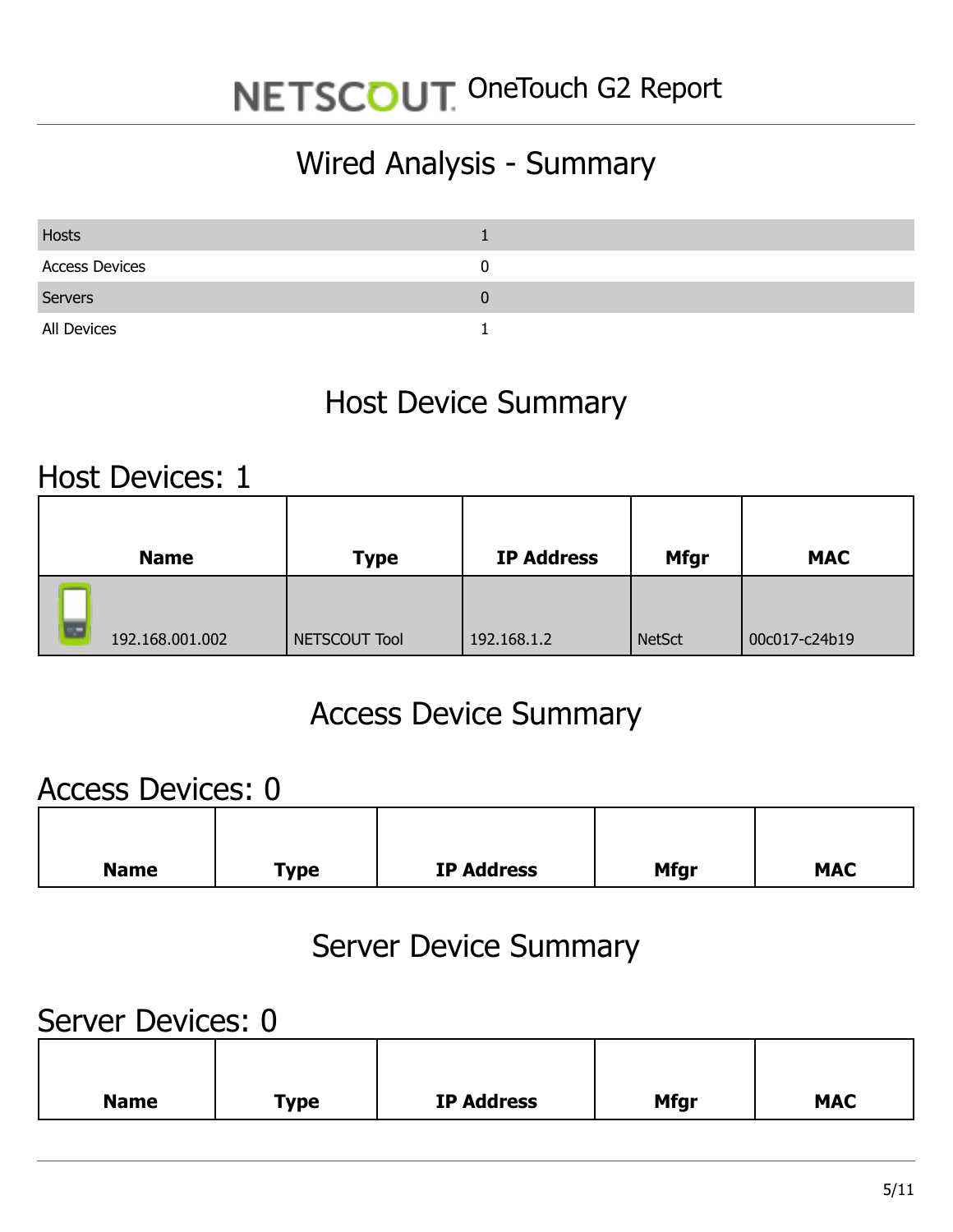## All Device Summary

All Devices: 1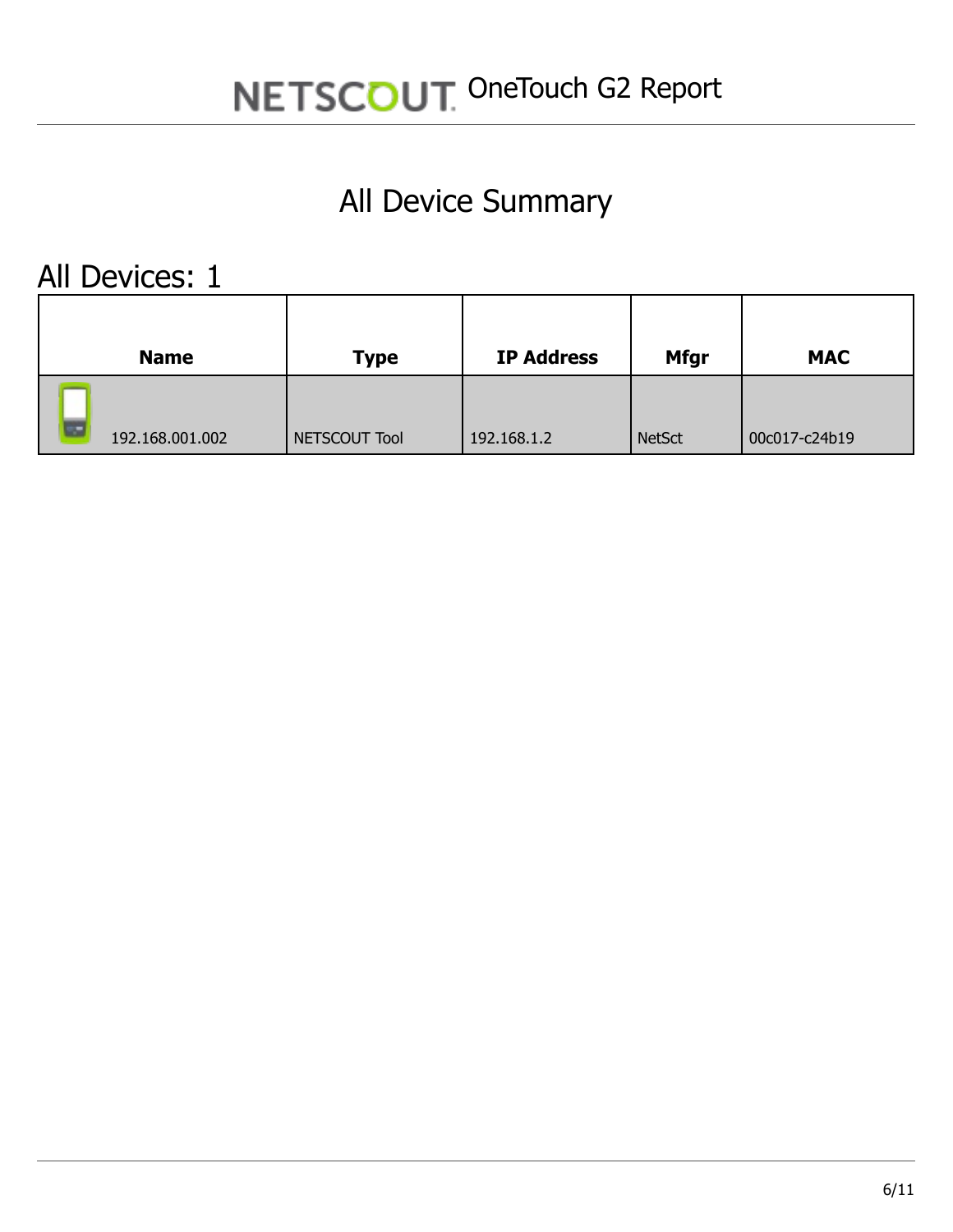#### Wired Analysis - Host Detail

#### Host Devices: 1 192.168.001.002 MAC Manufacturer NetSct:00c017-c24b19 **Address** MAC 00c017-c24b19 IPv4 192.168.1.2 **Local Frame Statistics Total Frames % Rate (fps)** Unicasts 62 100% <1 Multicasts 0 Broadcasts 0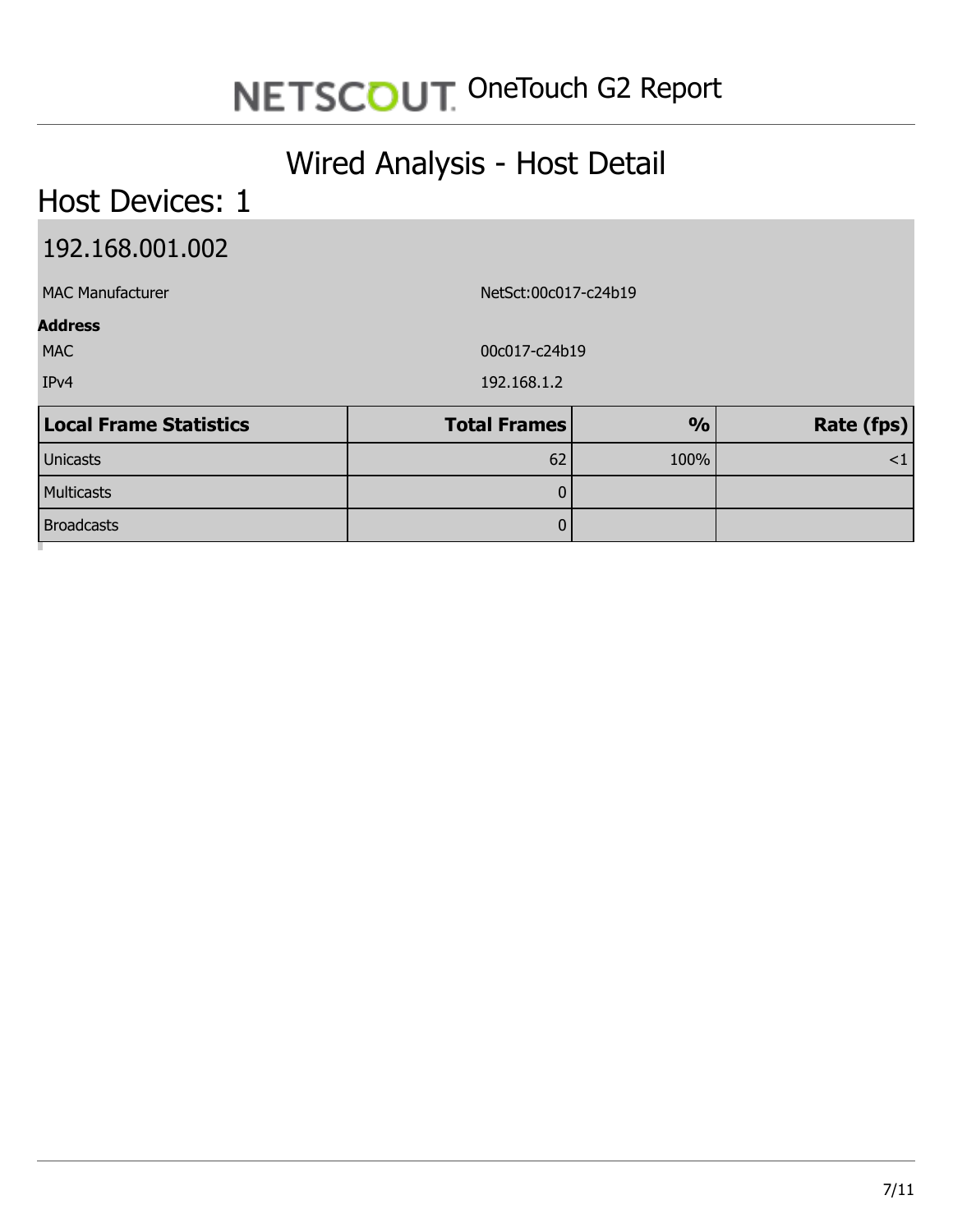Wired Analysis - Access Detail Access Devices: 0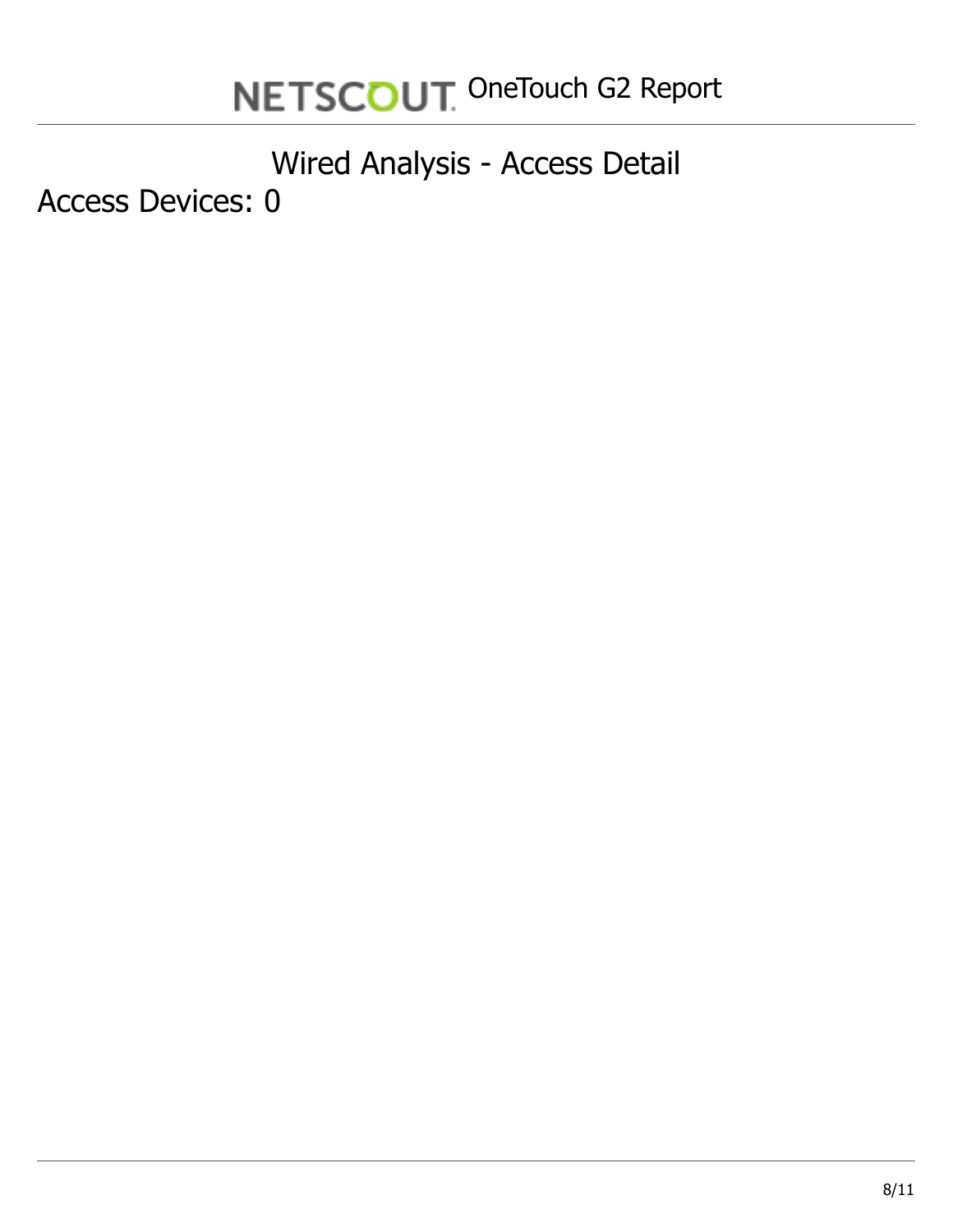Wired Analysis - Server Detail Server Devices: 0